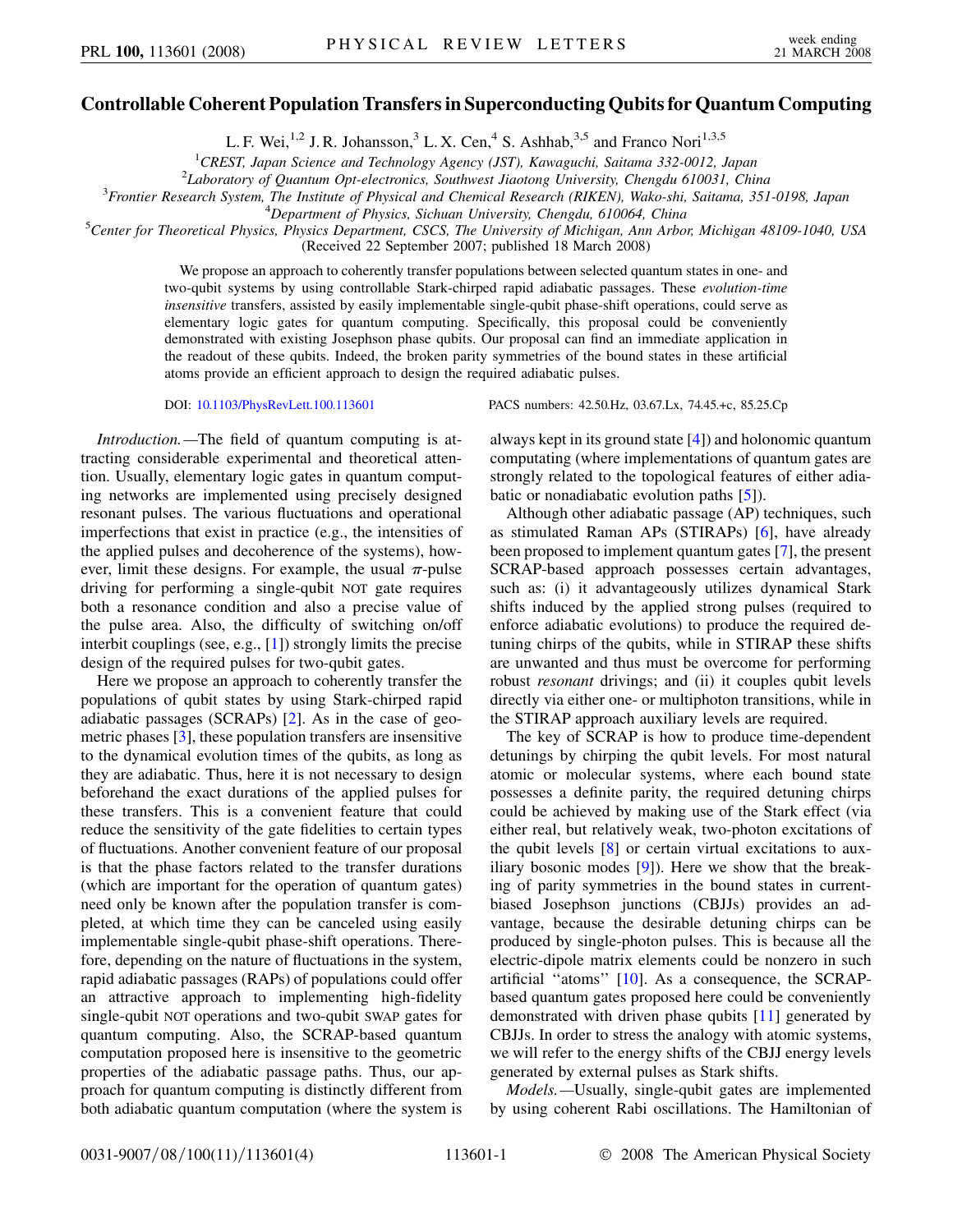such a driven qubit reads  $H_0(t) = \omega_0 \sigma_z/2 + R(t) \sigma_x$ , with  $\omega_0$  being the eigenfrequency of the qubit and *R*(*t*) the controllable coupling between the qubit states;  $\sigma_z$  and  $\sigma_x$ are Pauli operators. If the qubit is driven resonantly, e.g.,  $R(t) = \Omega(t) \cos(\omega_0 t)$ , then the qubit undergoes a rotation  $R_x(t) = \cos[A(t)/2] - i\sigma_x \sin[A(t)/2]$ , with  $A(t) =$  $\int_0^t \Omega(t')dt'$ . For realizing a single-qubit NOT gate, the pulse area is required to be precisely designed as  $A(t) = \pi$ , since the population of the target logic state  $P(t) = [1 \cos A(t)/2$  is very sensitive to the pulse area  $A(t)$  [in this example, we are assuming an initially empty target state]. Relaxing such a rigorous condition, we additionally chirp the qubit's eigenfrequency  $\omega_0$  by introducing a timedependent Stark shift  $\Delta(t)$ . Therefore, the qubit evolves under the time-dependent Hamiltonian  $H'_0(t) = \omega_0 \sigma_z/2 +$  $R(t)\sigma_x + \Delta(t)\sigma_z/2$ , which becomes

$$
H_1(t) = \frac{1}{2} \begin{pmatrix} 0 & \Omega(t) \\ \Omega(t) & 2\Delta(t) \end{pmatrix}
$$
 (1)

<span id="page-1-0"></span>in the interaction picture. Under the condition

$$
\frac{1}{2}\left|\Omega(t)\frac{d\Delta(t)}{dt} - \Delta(t)\frac{d\Omega(t)}{dt}\right| \ll [\Delta^{2}(t) + \Omega^{2}(t)]^{3/2}, \quad (2)
$$

the driven qubit adiabatically evolves along two paths the instantaneous eigenstates  $|\lambda_-(t)\rangle = \cos[\theta(t)]|0\rangle$  –  $\sin[\theta(t)]|1\rangle$  and  $|\lambda_+(t)\rangle = \sin[\theta(t)]|0\rangle + \cos[\theta(t)]|1\rangle$ , respectively. These adiabatic evolutions could produce arbitrary single-qubit gates. For example, a single detuning pulse  $\Delta(t)$  (without a Rabi pulse) is sufficient to produce a phase-shift gate:  $U_z(\alpha) = \exp(i\alpha|1\rangle\langle1|), \ \alpha =$ From a phase shift gate.  $\sigma_z(\alpha)$  expension,  $\alpha - \int_{-\infty}^{+\infty} \Delta(t) dt$ . Combining the Rabi and detuning pulses for changing the mixing angle  $\theta(t) = \arctan[\Omega(t)/\Delta(t)]/2$ , from  $\theta(-\infty) = 0$  to  $\theta(+\infty) = \pi/2$ , another single-qubit gate  $U_x = \exp(i\beta_+) \sigma_+ - \exp(i\beta_-) \sigma_-$  [with  $\beta_{\pm} =$  $\int_{-\infty}^{+\infty} \mu_{\pm}(t) dt$ ,  $\mu_{\pm}(t) = \Delta(t) \pm \sqrt{\Delta^{2}(t) + \Omega^{2}(t)}$  can be adiabatically implemented:

$$
U_x: \begin{cases} |\lambda_{-}(-\infty)\rangle = |0\rangle \stackrel{|\lambda_{-}(t)\rangle}{\longrightarrow} |\lambda_{-}(+\infty)\rangle = -e^{i\beta_{-}}|1\rangle, \\ |\lambda_{+}(-\infty)\rangle = |1\rangle \stackrel{|\lambda_{+}(t)\rangle}{\longrightarrow} |\lambda_{+}(+\infty)\rangle = e^{i\beta_{+}}|0\rangle. \end{cases}
$$
(3)

This is a single-qubit rotation that completely inverts the populations of the qubit's logic states and thus is equivalent to the single-qubit NOT gate. Here the population transfer is insensitive to the pulse duration and other details of the pulse shape—there is no need to precisely design these beforehand. Different durations for finishing these transfers only induce different additional phases  $\beta_{\pm}$ , which can then be canceled by applying the phase-shift  $U_z(\alpha)$ .

Similarly, the applied pulses are usually required to be exactly designed for implementing two-qubit gates. For example [[12](#page-3-11)], for a typical two-qubit system described by the *XY*-type Hamiltonian  $H_{12} = \sum_{i=1,2} \omega_i \sigma_z^{(i)}/2 + \sum_{i=1,2} \omega_i \sigma_z^{(i)}$  $K(t)\sum_{i\neq j=1,2}\sigma_{+}^{(i)}\sigma_{-}^{(j)}/2$ , with switchable real interbitcoupling coefficient  $K(t)$ , the implementation of a twoqubit SWAP gate requires that the interbit interaction time *t* should be precisely set as  $\int_0^t K(t')dt' = \pi$  (when  $\omega_1 =$  $\omega_2$ ). This difficulty could be overcome by introducing a time-dependent dc driving to chirp the levels of one qubit. In fact, we can add a Stark-shift term  $\Delta_2(t)\sigma_z^{(2)}/2$  applied to the second qubit and evolve the system via

$$
H_2(t) = \frac{1}{2} \begin{pmatrix} -\Delta_2(t) & 0 & 0 & 0 \\ 0 & -\Delta_2(t) & K(t) & 0 \\ 0 & K(t) & \Delta_2(t) & 0 \\ 0 & 0 & 0 & \Delta_2(t) \end{pmatrix}.
$$
 (4)

Three invariant subspaces; Re<sub>0</sub> = { $|00\rangle$ }, Re<sub>1</sub> = { $|11\rangle$ }, and  $\text{Re}_2 = \{ |01\rangle, |10\rangle \}$  exist in the above driven dynamics. Thus, the populations of states  $|00\rangle$  and  $|11\rangle$  are always unchanged, while the evolution within the subspace  $\text{Re}_2$  is determined by the reduced time-dependent Hamiltonian [\(1\)](#page-1-0) with  $\Omega(t)$  and  $\Delta(t)$  being replaced by  $K(t)$  and  $\Delta_2(t)$ , respectively. Therefore, the APs determined by  $H_2(t)$  produce an efficient two-qubit SWAP gate; the populations of  $|00\rangle$  and  $|11\rangle$  remain unchanged, while the populations of state  $|10\rangle$  and  $|01\rangle$  are exchanged. The passages are just required to be adiabatic and again are insensitive to the exact details of the applied pulses.

Figure [1](#page-1-1) shows schematic diagrams of two single-qubit SCRAPs. These designs could be similarly used to adiabatically implement the two-qubit SWAP gate.

*Demonstrations with driven Josephson phase qubits.—* In principle, the above generic proposal could be experimentally demonstrated with various physical systems [[2\]](#page-3-1), e.g., the gas-phase atoms and molecules, where SCRAPs are experimentally feasible. Here, we propose a convenient demonstration with solid-state Josephson junctions.

A CBJJ (see, e.g., [\[11\]](#page-3-10)) biased by a time-independent dc current  $I_b$  is described by  $\tilde{H}_0 = p^2/2m + \tilde{U}(I_b, \delta)$ . Formally, such a CBJJ could be regarded as an artificial "atom," with an effective mass  $m = C_J \tilde{\Phi}_0$ , where  $\tilde{\Phi}_0$  $\Phi_0/2\pi$ , moving in a potential  $U(I_b, \delta) = -E_J(\cos\delta - \delta)$  $I_b \delta / I_0$ ). Here,  $I_0$  and  $E_J = I_0 \cdot \tilde{\Phi}_0$  are, respectively, the critical current and the Josephson energy of the junction of capacitance  $C_J$ . Under proper dc bias, e.g.,  $I_b \leq I_0$ , the CBJJ has only a few bound states: the lowest two levels,  $|0\rangle$ and  $|1\rangle$ , encode the qubit of eigenfrequency  $\omega_{10} = (E_1 E_0$ / $\hbar$ . During the manipulations of the qubit, the third

<span id="page-1-1"></span>

FIG. 1 (color online). SCRAPs for inverting the qubit's logic states by certain pulse combinations: (left) a linear detuning pulse  $\Delta(t) = v_a t$ , combined with a constant Rabi pulse  $\Omega(t) =$  $\Omega_a$ ; and (right) a linear detuning pulse  $\Delta(t) = v_b t$ , assisted by a Gaussian-shape Rabi pulse  $\Omega(t) = \Omega_b \exp(-t^2/T_R^2)$ . Here, the solid (black) lines are the expected adiabatic passage paths, and the dashed (red) lines represent the unwanted Landau-Zener tunneling paths.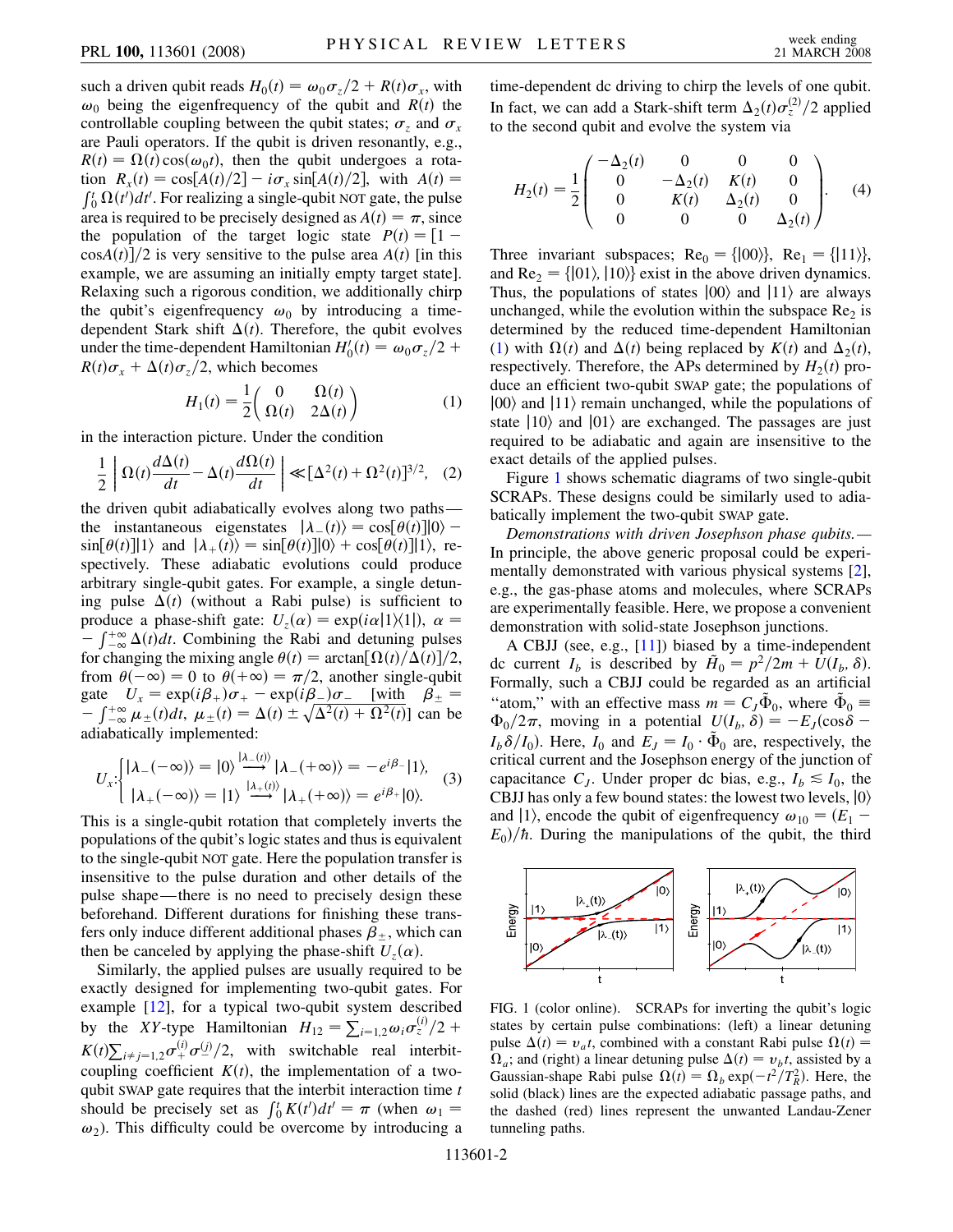bound state  $|2\rangle$  of energy  $E_2$  might be involved, as the difference between  $E_2 - E_1$  and  $E_1 - E_0$  is relatively small. Because of the broken mirror symmetry of the potential  $U(\delta)$  for  $\delta \rightarrow -\delta$ , bound states of this artificial atom lose their well-defined parities. As a consequence, all the electric-dipole matrix elements  $\delta_{ij} = \langle i | \delta | j \rangle$ , *i*, *j* = 0*;* 1*;* 2, could be nonzero [\[10](#page-3-9)]. This is essentially different from the situations in most natural atoms or molecules, where all the bound states have well-defined parities and the electric-dipole selection rule forbids transitions between states with the same parity. By making use of this property, Fig. [2](#page-2-0) describes a SCRAP with a single CBJJ by only applying an amplitude-controlled dc pulse  $I_{dc}(t)$  (to slowly chirp the qubit's transition frequency) and a microwave pulse  $I_{ac}(t) = A_{01}(t) \cos(\omega_{01}t)$  (to couple the qubit states). Under these two pulses, the Hamiltonian of the driven CBJJ reads  $\tilde{H}_1(t) = \tilde{H}_0 - \tilde{\Phi}_0[I_{\text{dc}}(t) + I_{\text{ac}}(t)]\delta.$ Neglecting leakage, we then get the desirable Hamilton-ian ([1\)](#page-1-0) with  $\Delta(t) = \tilde{\Delta}(t) = -\tilde{\Phi}_0 I_{\text{dc}}(t) (\delta_{11} - \delta_{00})$  and  $\Omega(t) = \tilde{\Omega}(t) = -\tilde{\Phi}_0 A_{01}(t) \delta_{01}$ . For a natural atom or molecule with  $\delta_{ii} = 0$ , the present scheme for producing a Stark shift cannot be applied.

For typical experimental parameters [[11](#page-3-10)]  $(C_J = 4.3 \text{ pF})$ ,  $I_0 = 13.3 \mu$ A, and  $I_b = 0.9725 I_0$ , numerical calculations show that the energy splittings of the lowest three bound states in this CBJJ  $\omega_{10} = 5.98$  GHz and  $\omega_{21} = 5.64$  GHz. The electric-dipole matrix elements between these states are  $\delta_{00} = 1.4$ ,  $\delta_{11} = 1.42$ ,  $\delta_{22} = 1.450$ ,  $\delta_{01} = 0.053$ ,  $\delta_{12} = 0.077$ , and  $\delta_{02} = -0.004$ . If the applied dc pulse is a linear function of time [i.e.,  $I_{dc}(t) = v_1 t$  with  $v_1$ constant] and the coupling Rabi amplitude  $\Omega(t) = \Omega_1$  is fixed, the above SCRAP reduces to the standard Landau-Zener problem [[13](#page-3-12)].

For a typical driving with  $v_1 = 0.15$  nA/ns and  $A_{01} =$ 1*:*25 nA, Fig. [2](#page-2-0) shows the time evolutions of the populations in this three-level system during the designed SCRAPs. The unwanted (but practically unavoidable) near-resonant transition between the chirping levels  $|1\rangle$ and  $|2\rangle$  (due to the small difference between  $\omega_{21}$  and

<span id="page-2-0"></span>

FIG. 2 (color online). SCRAP-based population transfers in a phase qubit. (Left) Manipulation scheme: CBJJ levels with dashed chirped qubit energy splitting  $\Delta(t)$  are coupled (solid arrow) by a Rabi pulse  $\Omega(t)$ . The dotted red arrow shows the unwanted leakage transition between the chirping levels  $|1\rangle$  and  $|2\rangle$ . (Right) Time evolutions  $P_j(t)$  of the occupation probabilities of the lowest three levels  $|j\rangle$  ( $j = 0, 1, 2$ ) in a CBJJ during the SCRAPs for inverting the populations of the qubit logic states. This shows that during the desirable SCRAPs the qubit leakage is negligible.

 $\omega_{10}$ ) has been considered. Figure [2](#page-2-0) shows that during the above passages the leakage to the third state  $|2\rangle$  is sufficiently small. Thus, the above proposal of performing the desirable SCRAPs to implement single-qubit gates should be experimentally robust.

The adiabatic manipulations proposed above could also be utilized to read out the qubits. In the usual readout approach [\[11\]](#page-3-10), the potential barrier is lowered fast to enhance the tunneling and subsequent detection of the logic state |1). Recently [[14](#page-3-13)], a  $\pi$  pulse resonant with the  $|1\rangle \leftrightarrow$  $|2\rangle$  transition was added to the readout sequence for improved fidelity. The tunneling rate of the state  $|2\rangle$  is significantly higher than those of the qubit levels, and thus could easily be detected. The readout scheme used in [\[14\]](#page-3-13) can be improved further by utilizing the above SCRAP by combining the applied microwave pulse and the biascurrent ramp. The population of state  $|1\rangle$  is then transferred to state  $|2\rangle$  with very high fidelity. In contrast to the above APs for quantum logic operations, here the population transfer for readout is not bidirectional, as the population of the target state  $|2\rangle$  is initially empty. The fidelity of such a readout could be very high, as long as the relevant AP is sufficiently fast compared to the qubit decoherence time.

SCRAPs could also be used to implement two-qubit gates in Josephson phase qubits. With no loss of generality, we consider a superconducting circuit [\[11\]](#page-3-10) produced by capacitively coupling two identical CBJJs. The SWAP gate is typically performed by requiring that the two CBJJs be biased identically (yielding the same level structures) and the static interbit coupling between them reaches the maximal value  $K_0$ . If one waits precisely for an interaction time  $\tau = \pi/2K_0$ , then a two-qubit SWAP gate is produced [[15\]](#page-3-14). In order to relax such exact constraints for the coupling procedure, we propose adding a controllable dc current,  $I_{dc}^{(2)}(t) = v_2 t$ , applied to the second CBJJ. Thus one can drive the circuit under Hamiltonian  $\bar{H}_{12}(t) = \sum_{k=1,2} H_{0k} +$  $\tilde{\Phi}_0^{-2} p_1 p_2 / \bar{C}_m - \tilde{\Phi}_0 I_{\text{dc}}^{(2)}(t) \delta_2$ . Here, the last term is the driving of the circuit, and the first term  $H_{0k} = \tilde{\Phi}_0^{-2} p_k^2 / (2 \bar{C}_J)$  –  $E_J \cos \delta_k - \tilde{\Phi}_0 I_b \delta_k$  is the Hamiltonian of the *k*th CBJJ with a renormalized junction capacitance  $\bar{C}_J = C_J(1 +$  $\zeta$ ), with  $\zeta = C_m / (C_J + C_m)$ . The coupling between these two CBJJs is described by the second term with  $\bar{C}_m^{-1}$  =  $\zeta/[C_J(1+\zeta)]$  being the effective coupling capacitance. Suppose that the applied driving is not too strong, such that the dynamics of each CBJJ is still safely limited within the subspace  $\varnothing_k = \{0_k\}, |1_k\rangle, |2_k\rangle\}$ :  $\sum_{l=0}^{n} |l_k\rangle\langle l_k| = 1$ . The circuit consequently evolves within the total Hilbert space  $\varnothing = \varnothing_1 \otimes \varnothing_2$ . Using the interaction picture defined by the unitary operator  $U_0 = \prod_{k=1,2} \exp(-it \sum_{l=0}^{2} |l_k\rangle\langle l_k|)$ , we can easily check that, for the dynamics of the present circuit, three invariant subspaces (relating to the computational basis) exist: (i)  $\text{Im}_1 = \{|00\rangle\}$  corresponding to the  $\sinh H$  **Hamiltonian**  $\bar{H}_1 = E_{00}(t) |00\rangle\langle00|$  with  $E_{00}(t) =$  $-\tilde{\Phi}_0 I_{\text{dc}}^{(2)}(t)\delta_{00} + \tilde{\Phi}_0^{-2} p_{00}^2/\bar{C}_m$ ,  $p_{ll'} = \langle l_k | p_k | l'_k \rangle$ , and  $\delta_{ll'} =$  $\langle l_k | \delta_k | l'_k \rangle$ ; (ii) Im<sub>2</sub> = {|01}, |10}} corresponding to the